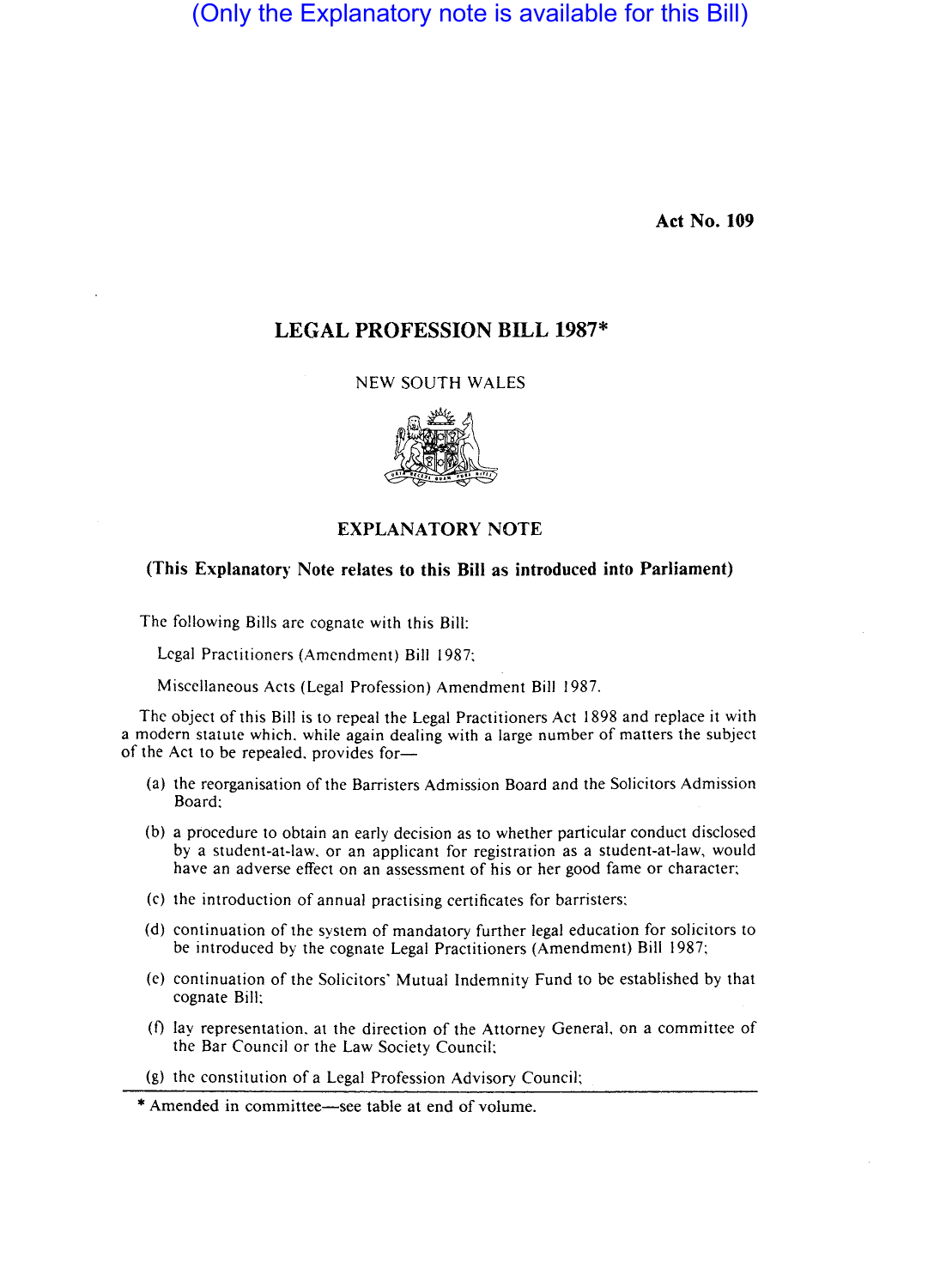- (h) revision of the obligations of a solicitor in relation to money received by, or brought under the control of. the solicitor on behalf of another person; and
- (i) a new system of disciplinary proceedings against legal practitioners.

## PART I-PRELIMINARY

This Part contains general provisions relating to the whole of the proposed Act, being those providing for-

- (a) the short title of the proposed Act (clause I);
- (b) the commencement of the proposed Act on a day to be appointed by the Governor-in-Council (clause 2); and
- (c) the definition of certain expressions for the purposes of the whole Act including a definition of "legal practitioner" as meaning the holder of a current practising certificate issued by the Bar Council or the Law Society Council (clause 3).

### PART 2-BARRISTERS AND SOLICITORS

### DIVISION *I-Barristers*

This Division deals with the admission of persons as barristers and contains provisions-

- (a) for the admission of barristers by the Supreme Court (clause 4);
- (b) constituting the Barristers Admission Board (clauses 5 and 6 and Schedule 2);
- (c) enabling that Board to make rules for the registration of students-at-Iaw and rules specifying the qualifications for admission as a barrister (clause 7);
- (d) authorising delegation of the examination of candidates for admission as a barrister (clause 8);
- (e) requiring the Supreme Court to be satisfied as to the good fame and character of a candidate for admission as a barrister (clause 9); and
- (f) enabling a solicitor of 5 years' standing to be admitted as a barrister (clause 10).

## DIVISION *2-Solicitors*

This Division. in clauses 11-17. contains provisions in relation to solicitors the same as those contained in clauses  $4-10$  in relation to barristers and-

- (a) confers a right of audience in court on a solicitor (clause 18); and
- (b) specifies certain rights of the Crown Solicitor (clause 19).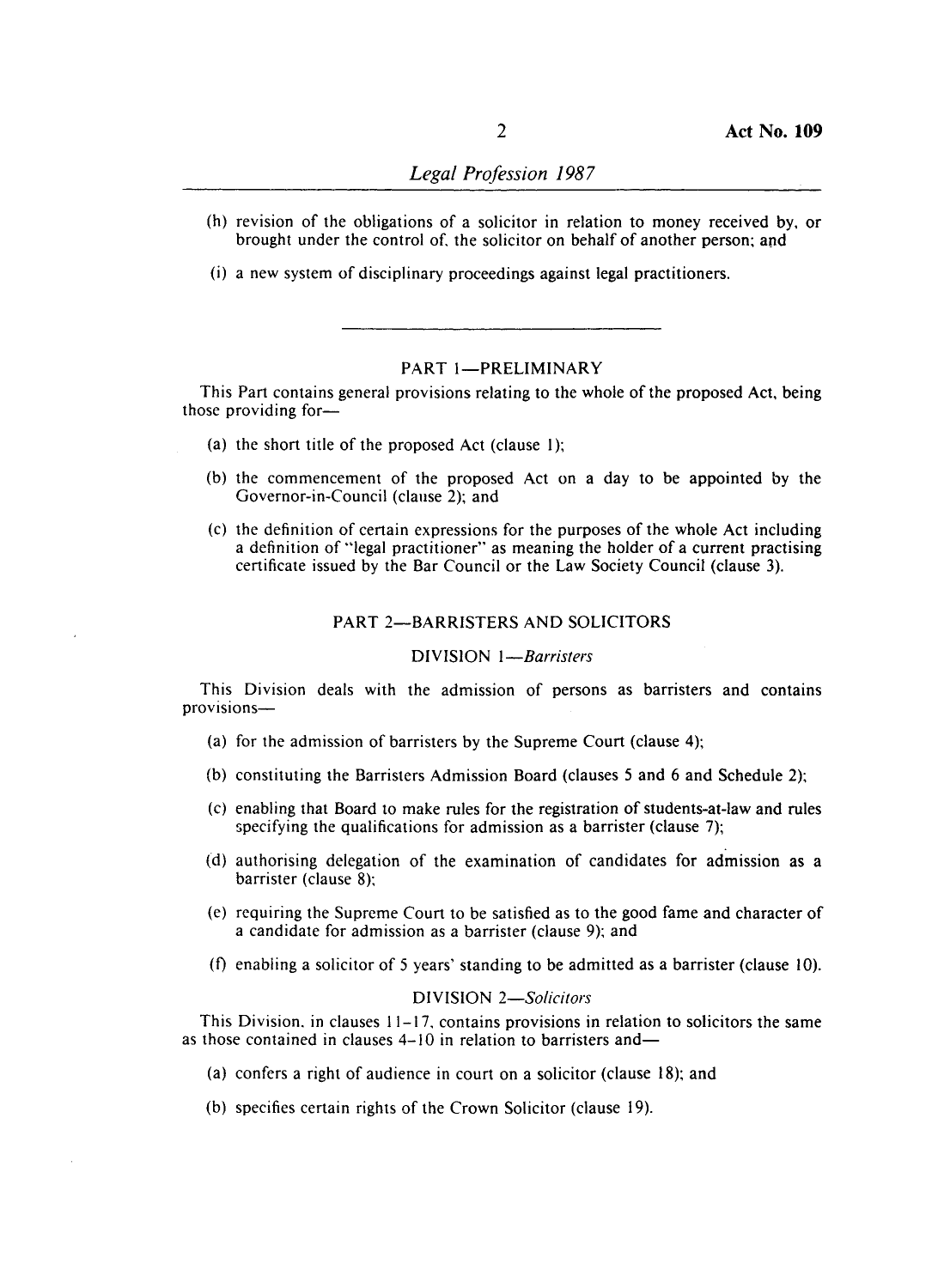### DIVISION *3-Consideration of character before admission*

This Division-

- (a) enables a student-at-Iaw or an applicant for registration as a student-at-Iaw to apply to the relevant Admission Board for a declaration that a particular matter will not have an adverse effect on an assessment of good fame and character (clause 20);
- (b) if such a declaration is refused-enables a further application to be made together with an application for admission as a barrister or solicitor (clause 21);
- (c) makes binding a favourable declaration unless the applicant has failed to make full disclosure (clause 22); and
- (d) provides for an appeal to the Supreme Court against a refusal to make a favourable declaration (clause 23).

### DIVISION *4-Queen's Counsel*

This Division makes provision for the appointment of Queen's Counsel (clause 24).

## PART 3-PRACTISING CERTIFICATES

## DIVISION *I-General*

Since 1935. a solicitor desiring to practise as such has been required to hold a practising certificate. This Division continues the system and provides for its extension to a barrister desiring to practise as such.

The Division-

- (a) on and from a day to be decided. prohibits a barrister from practising as such without holding a practising certificate issued by the Bar Council (clause 25);
- (b) prohibits a solicitor from practising as such without holding a practising certificate issued by the Law Society Council (clause 26);
- (c) provides for the making of an application by a barrister for a practising certificate (clause 27);
- (d) provides for the making of an application by a solicitor for a practising certificate (clause 28);
- (e) requires an application for a practising certificate to be accompanied by the appropriate fee (clause 29);
- (f) requires a solicitor's application for a practising certificate to be accompanied by any contributions and levies the solicitor is required to pay (clause 30);
- (g) confers on a holder of the appropriate practising certificate a right to become. without further payment. a member of the Bar Association or the Law Society (clause 31);
- (h) specifies various forms in which practising certificates are to be issued (clauses 32 and 33):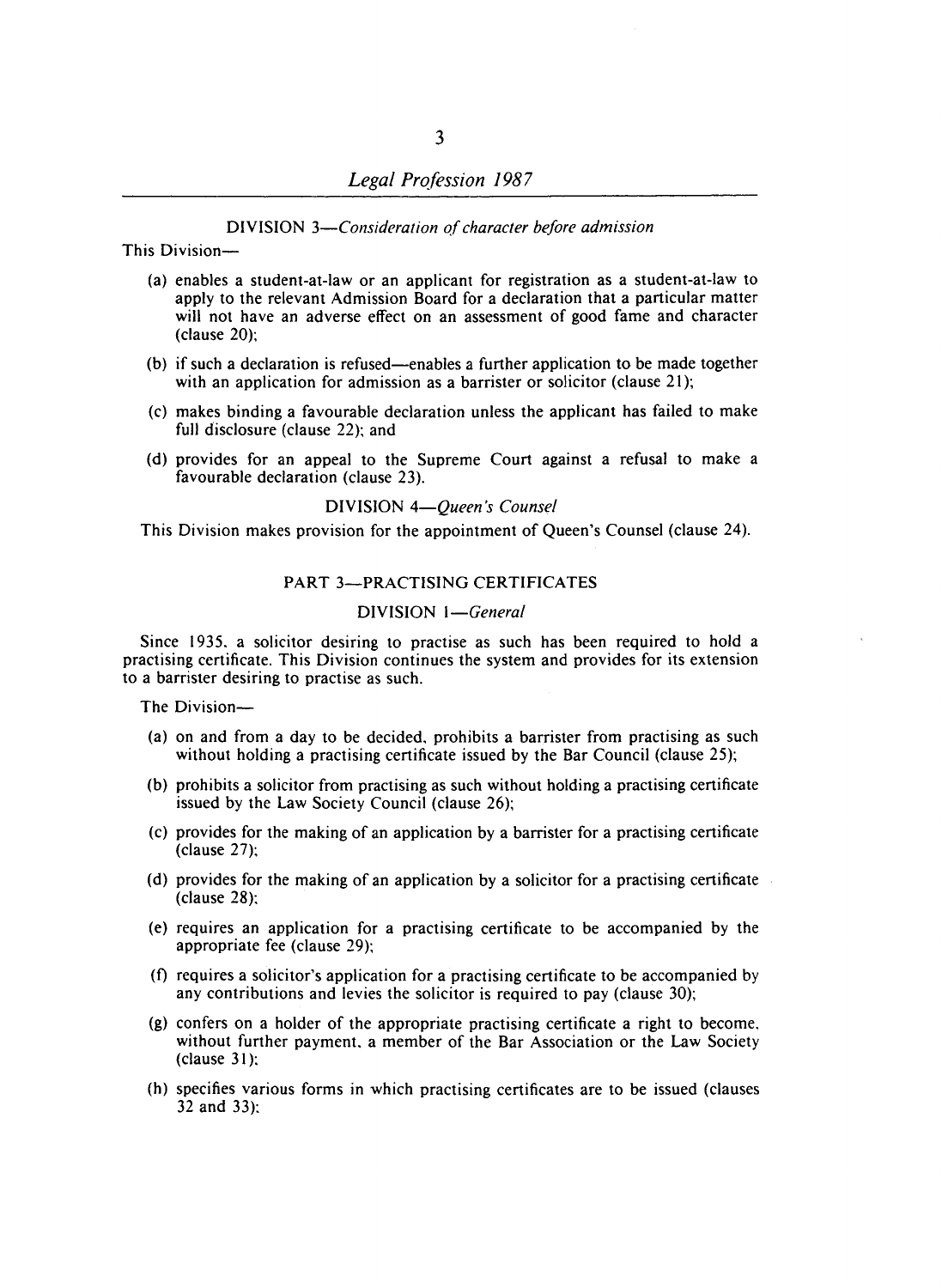## *Legal Profession 1987*

- (i) provides 12 months' duration for a practising certificate or, if issued after I July, for the remainder of the period of 12 months commencing on I July (clause 34);
- (j) enables the Bar Council or the Law Society to refuse to issue, or to cancel or suspend, a practising certificate on various grounds (clause 35);
- (k) enables the Law Society to refuse to issue or to cancel or suspend, a practising certificate on grounds of infirmity, injury or illness or in the public interest (clause 36);
- (I) provides for an appeal to the Supreme Court against a refusal to issue, or a suspension or cancellation, of a practising certificate (clause 37); and
- (m) requires the Bar Council and the Law Society Council each to keep a register of the legal practitioners to whom it has issued practising certificates (clause 38),

### DIVISION *2-Solicitors' Mutua/Indemnity Fund*

This Division, in clauses 39-48, continues the substance of the provisions of the Legal Practitioners Act 1898 that relate to the Solicitors' Mutual Indemnity Fund and are proposed to be inserted by the Legal Practitioners (Amendment) Bill 1987 that is cognate with this Bill.

### PART 4-BAR ASSOCIATION AND LAW SOCIETY

### DIVISION *I-Bar Association*

### This Division-

- (a) provides for reports by the Bar Council to the Attorney General in relation to committees of the Bar Council (clause 49);
- (b) enables the Attorney General, after consultation with the Bar Council, to give directions for lay representation on a committee of the Bar Council (clause 50); and
- (c) authorises the Bar Council to act in relation to alleged professional misconduct of a barrister and to appear before, and be heard by, the Supreme Court in relation to matters affecting barristers and the admission of barristers (clause 51).

## DIVISION 2-Law Society

This Division. in clauses 52-54. contains provisions in relation to solicitors the same as those contained in clauses 49-51 in relation to barristers and-

- (a) contains provisions relating to an investigation of the affairs of a solicitor by an investigator appointed by the President or 2 members of the Law Society Council (clause 55): and
- (b) imposes secrecy obligations on an investigator (clause 56).

### DIVISION *3-Annua/ reports*

This Division requires the Bar Council and the Law Society Council each to report annually to the Attorney General on its activities under this Act and provides for the report to be laid before both Houses of Parliament (clause 57).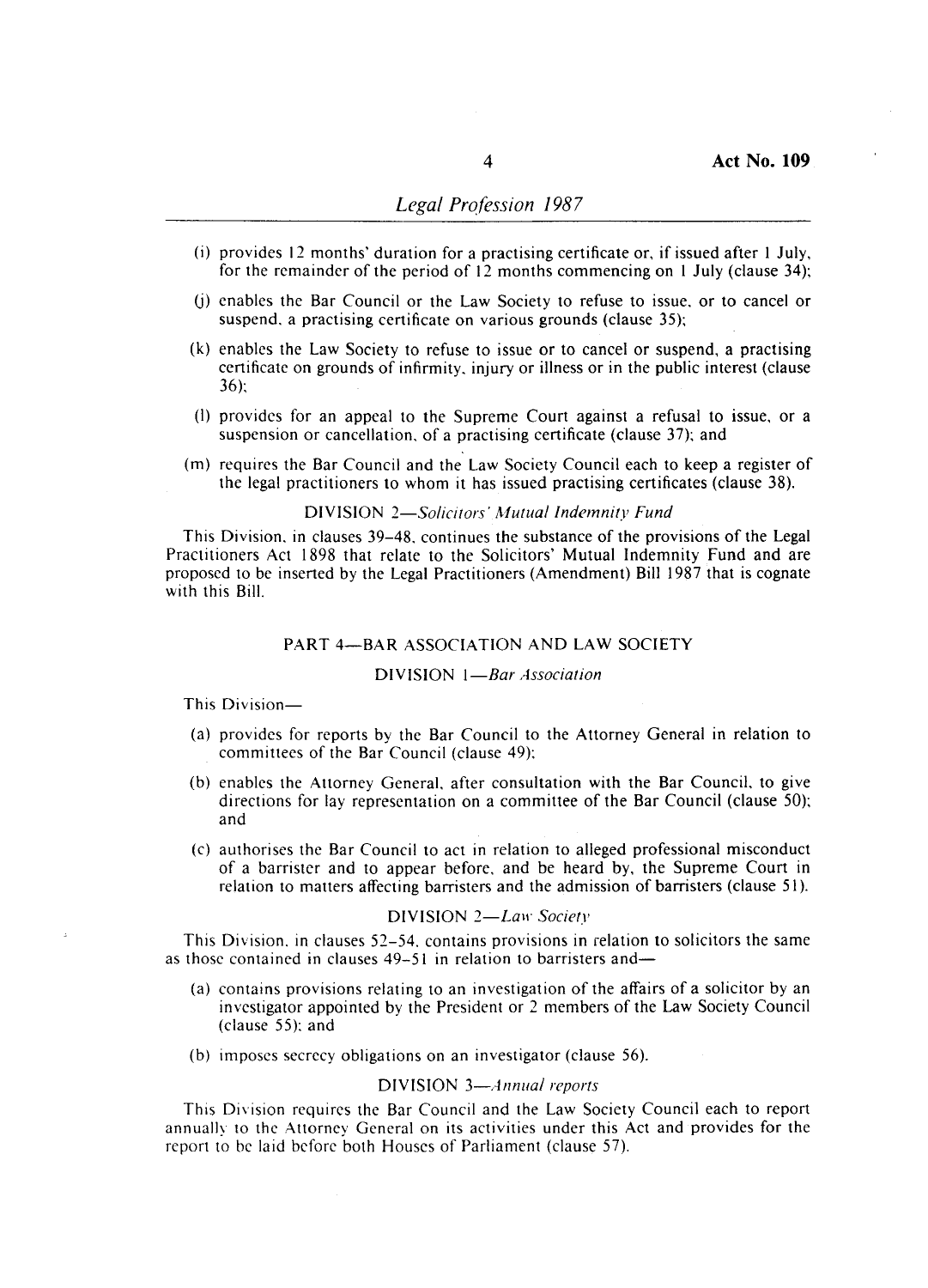## PART 5-LEGAL PROFESSION ADVISORY COUNCIL

Under this Part-

- (a) clause 58 and Schedule 3 constitute the Legal Profession Advisory Council consisting of 2 practising barristers, 3 practising solicitors and 4 lay members; and
- (b) clause 59 provides for the Advisory Council to keep the structure and functions of the legal profession under review and to make reports and recommendations to the Attorney General.

## PART 6-TRUST ACCOUNTS

This Part contains provisions governing the manner in which a solicitor must deal with money that is received or controlled by the solicitor (whether or not through a nominee company or a close relative) on behalf of another person. By those provisions-

- (a) extended explanations are given for references in the Part to practising as a solicitor, an associate of a solicitor and the receipt of money by a solicitor (clause 60):
- (b) a solicitor is required. in general, to deal with another person's money in accordance with the instructions of that person or by paying it to the credit of a trust account (clause 61):
- (c) a solicitor is required to keep proper accounts relating to any such money (clause  $62$ :
- (d) the regulations may provide for the auditing of a solicitor's records if mortgages arranged by the solicitor during a period of 12 months secured not less than \$500,000 or exceeded 50 in number (clause 63);
- (e) the existing scheme of depositing a proportion of a solicitor's trust funds with the Law Society is continued (clause 64);
- (f) a solicitor is enabled to obtain. from time to time as required, money deposited with the Law Society (clause 65);
- (g) the Law Society is required to keep accounts of the deposited money and have them audited (clause 66):
- (h) the Law Society is required to pay to a "Statutory Interest Account" interest on investment of the deposited money and to disburse it as specified (clause 67);
- (i) a solicitor is required to pay to the Treasurer any unclaimed money in a trust account (clause 68): and
- (j) a bank is excused from certain liabilities that it might otherwise incur, or have imputed to it. in relation to an account kept at the bank by a solicitor (clause 69).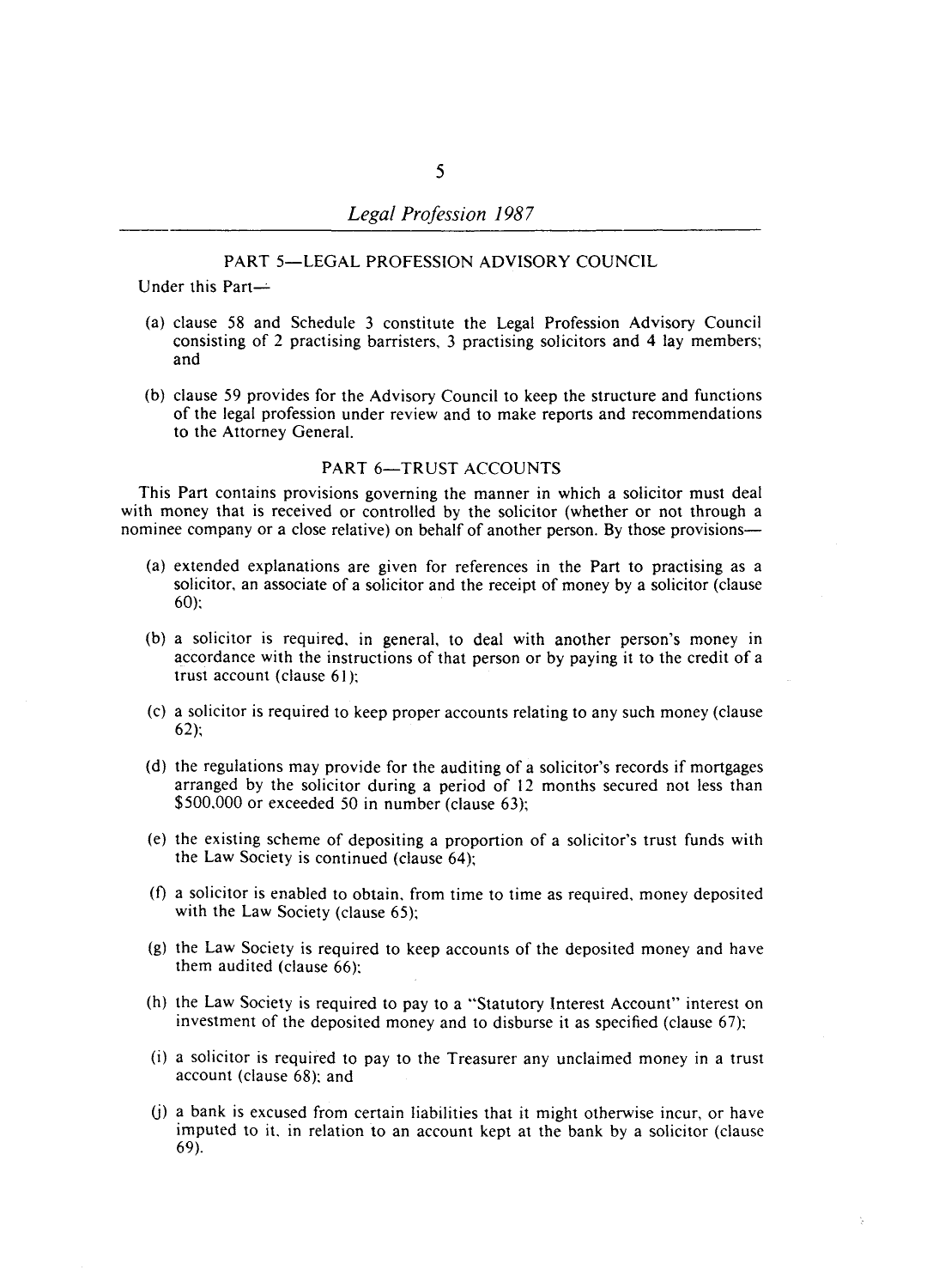## *Legal Profession 1987*

## PART 7-SOLICITORS' FIDELITY FUND

This Part. in clauses 70-90. continues the scheme at present in force for the maintenance of a fund from which compensation is payable for a pecuniary loss suffered as a result of a failure to account for money received by a solicitor. The scheme has. however. been extended to cover a failure to account for money entrusted to others on the advice of the solicitor.

## PART 8-RECEIVERS

This Part. in clauses 91-114, continues the substance of the provisions of the Legal Practitioners Act 1898 that enable the Supreme Court to appoint a receiver of property controlled by the solicitor on behalf of another person.

The aim of appointing a receiver is to enable property to be accounted for if it is suspected that a solicitor will not do so or if a person is unable to obtain payment of money, or delivery of property, by a solicitor because the solicitor-

- (a) is mentally or physically infirm;
- (b) is subject to, or has applied to become subject to, the laws relating to bankruptcy, insolvency and arrangements with creditors;
- (c) is in prison;
- (d) has died;
- (e) has abandoned his or her practice;
- (f) has been struck off the roll of solicitors otherwise than at his or her own request; or
- (g) has ceased to hold a practising certificate.

## PART 9-UNQUALIFIED PRACTITIONERS

This Part. in clauses 115-122. continues the substance of the provisions of the Legal Practitioners Act 1898 that control the actions and employment of unqualified and disqualified persons in relation to legal matters. It includes amendments consequential upon the proposed introduction of practising certificates for barristers.

### PART 10-PROFESSIONAL MISCONDUCT

#### DIVISION 1-Preliminary

- (a) defining certain expressions for the purposes of the proposed Part, in particular, the expressions "Board". "Panel" and "professional misconduct" (clause 123);
- (b) applying the proposed Part to certain persons against whom complaints have been made but who are no longer legal practitioners (clause 124); and
- (c) preserving the existing jurisdiction of the Supreme Court with respect to the discipline of barristers and solicitors (clause 125).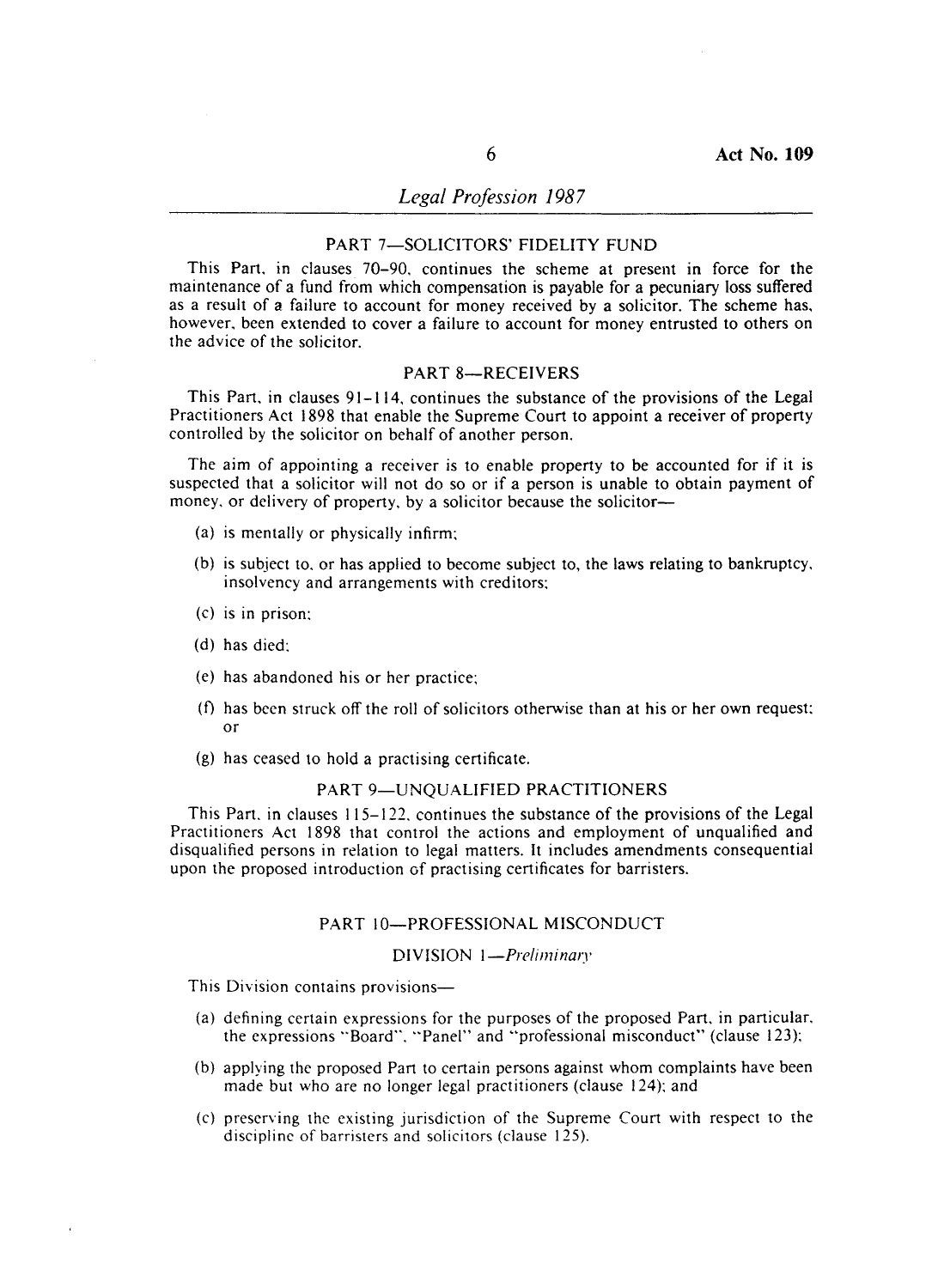DIVISION *2-Constitution of the Professional Conduct Review Panel. the Professional*  **Standards Board and the Disciplinary Tribunal** 

This Division contains provisions-

- (a) constituting the Professional Conduct Review Panel (clause 126 and Schedule 4);
- (b) constituting the Professional Standards Board (clause 127 and Schedule 5);
- (c) constituting the Disciplinary Tribunal (clause 128 and Schedule 6); and
- (d) enabling the Attorney General to make appointments in cases where nominations for appointments have not been duly made (clause 129).

DIVISION *3-Complaints against legal practitioners* 

This Division contains provisions-

- (a) providing for the making of complaints to the Councils against legal practitioners in respect of alleged professional misconduct (clause 130);
- (b) providing for the furnishing of further particulars and the verification of complaints and further particulars by statutory declaration (clause 131);
- (c) enabling a Council to dismiss a complaint without further investigation if further particulars of the complaint are not furnished, or the complaint or the further particulars are not verified, as required by the Council, or if the complaint is frivolous or vexatious (clause 132);
- (d) providing for the investigation of complaints by the Councils (clause 133);
- (e) requiring a Council to decide whether a complaint should be dismissed or referred to the Board or to the Tribunal (clause 134);
- (t) enabling a Council to make complaints directly to the Board and to the Tribunal (clause 135); and
- (g) enabling a Council, by resolution, to delegate to any of its committees the exercise of any or all of its functions under the proposed Division (clause 136).

### DIVISION 4-Review of Councils' decisions

- (a) providing for the making of applications to the Panel for review of a Council's decision to dismiss a complaint (clause 137);
- (b) specifying the composition of the Panel in respect of reviews conducted by it (clause 138):
- (c) requiring the Panel to review decisions the subject of applications made to it (clause 139):
- (d) requiring the Panel to decide whether to uphold a Council's decision or to recommend that a matter be referred to the Board,or to the Tribunal (clause 140); and
- (e) requiring the Attorney General to act on a recommendation referred to in clause 140 (clause 141).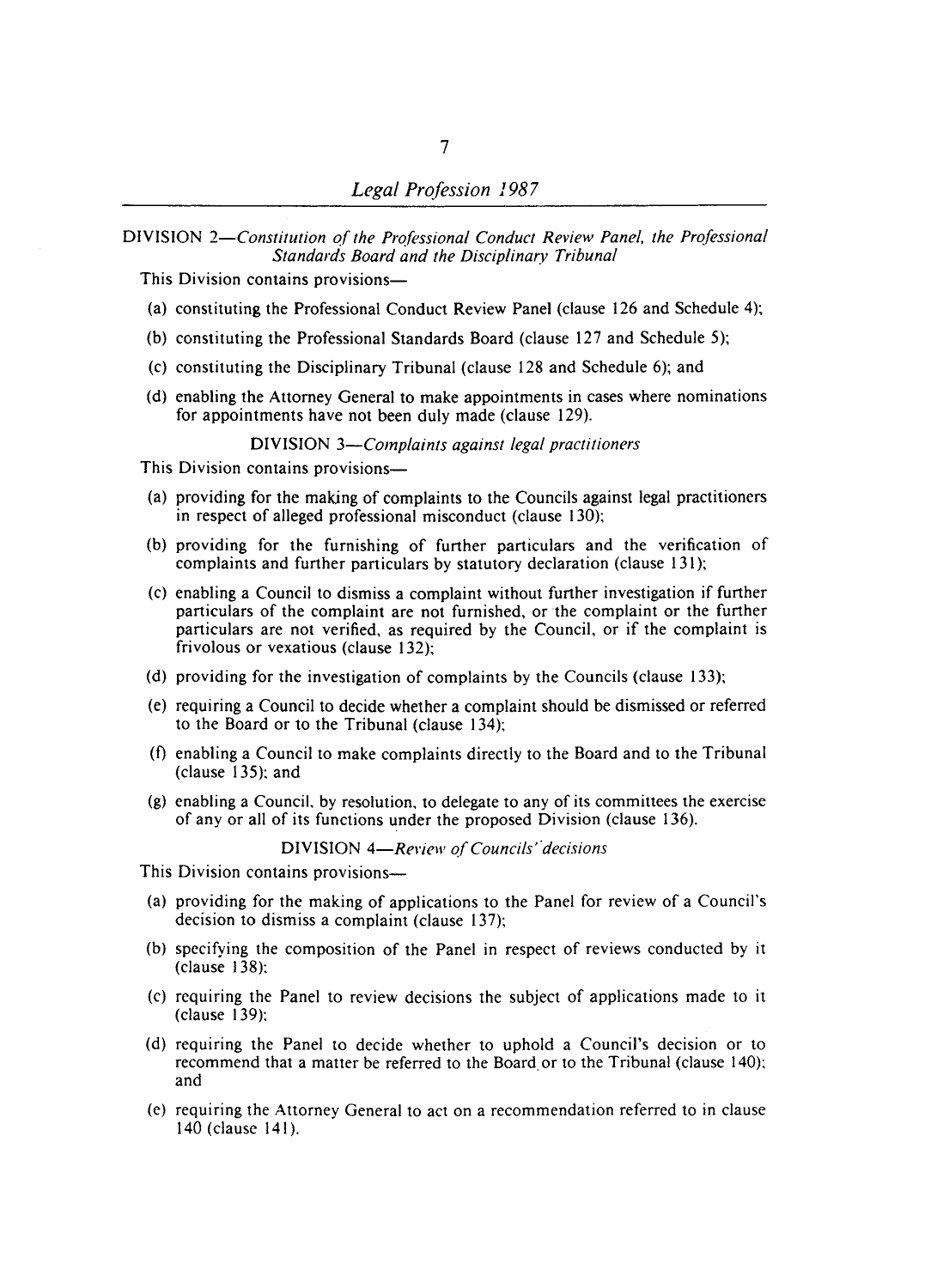### DIVISION *5-Minor professional misconduct*

This Division contains provisions-

- (a) specifying the composition of the Board in respect of hearings conducted by it (clause 142):
- (b) requiring the Board to hear complaints referred to it (clause 143);
- (c) specifying who shall be considered to be parties to a hearing conducted by the Board (clause 144):
- (d) requiring the Board's hearings to be conducted in the absence of the public (clause 145):
- (c) enabling the Board to summon witnesses to give evidence and to produce documents (clause 146):
- (f) enabling the Board to require persons to produce documents (clause  $147$ ):
- (g) enabling the Board to give directions preventing or restricting the publication of evidence given at a hearing or of matter contained in documents produced at a hearing (clause 148): and
- (h) enabling the Board to make certain orders in relation to legal practitioners whom it has found guilty of professional misconduct, including orders of a compensatory nature (clause 149).

### DIVISION 6-Review of the Board's decisions

- This Division contains provisions-
- (a) providing for the making of applications to the Tribunal for reviews of the Board's determinations with respect to complaints (clause 150):
- (b) specifying the composition of the Tribunal in respect of reviews conducted by it (clause 151):
- (c) specifying who shall be considered to be parties to a review conducted by the Tribunal (clause 152):
- (d) requiring the Tribunal to review determinations the subject of applications made to it (clause 153):
- (c) requiring the Tribunal to decide whether to uphold the Board's determination with respect to a complaint or to make some other order with respect to the complaint (clause 154): and
- (f) providing the course that the Tribunal must follow if it is of the opinion that a complaint involves a question of serious professional misconduct (clause 155).

DIVISION 7-Serious professional misconduct

- This Division contains provisions-
- (a) specifying the composition of the Tribunal in respect of hearings conducted by it (clause 156):
- (b) requiring the Tribunal to hear complaints referred to it (clause 157):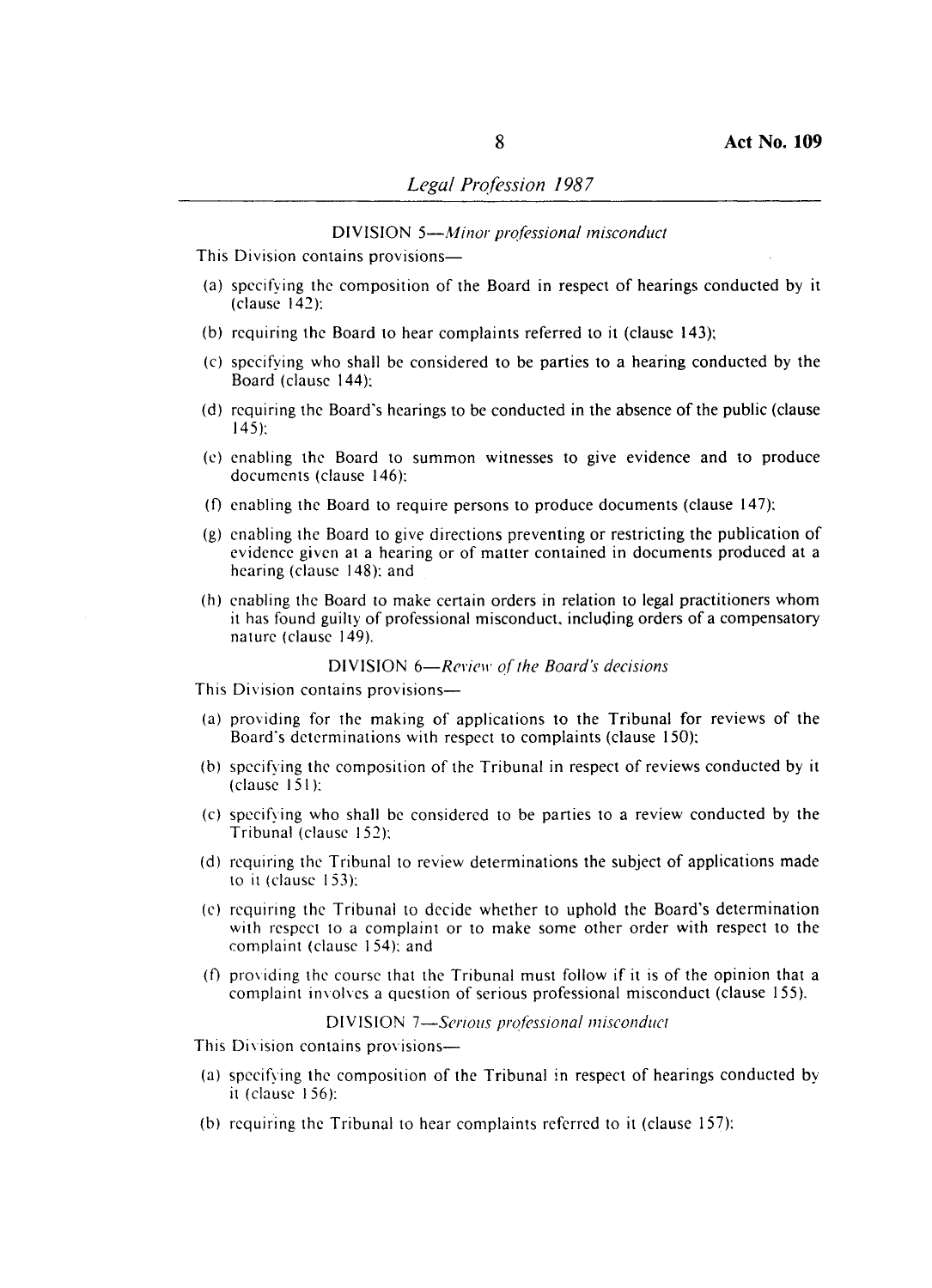- (c) specifying who shall be considered to be parties to a hearing conducted by the Tribunal (clause 158):
- (d) rcquiring the Tribunal's hearings to be conducted in the presence of the public unless the interests of justice require a hearing to be conducted in the absence of the public (clause 159):
- (e) enabling the Tribunal to summon witnesses to give evidence and to produce documents (clause 160):
- (f) enabling the Tribunal to require persons to produce documents (clause 161):
- (g) enabling the Tribunal to give directions preventing or restricting the publication of evidence given at a hearing or of matter contained in documents produced at a hearing (clause 162):
- (h) enabling the Tribunal to make certain orders in relation to Icgal practitioners whom it has found guilty of professional misconduct. including orders of a compensatory nature (clause 163): and
- (i) providing for the making of appeals to the Supreme Court against the Tribunal's determination of a complaint (clause 164).

## DIVISION 8-*Miscellaneous*

- (a) providing that an order of the Board or the Tribunal shall be enforceable in the same way as a judgment or order of the Supreme Court (clause 165):
- (b) providing for the authentication of the Board's and the Tribunal's documents (clause 166):
- (c) requiring payment to the Law Society of fines imposed as referred to in clauses 149 and 163 (clause 167):
- (d) providing for the funding of the Panel, the Board and the Tribunal (clause 168);
- (e) providing for the making of rules of practice and procedure for the Board (clause 169):
- (f) providing for the making of rules of practice and procedure for the Tribunal (clause 17()):
- (g) reqUiring the submission to the Attorney General of reports by the Councils. the Panel and the Board (clause 171): and
- (h) protecting the members of the Councils. the Panel. the Board and the Tribunal from personal liability in relation to matters and things done for the purpose of executing the proposed Part (clause 172).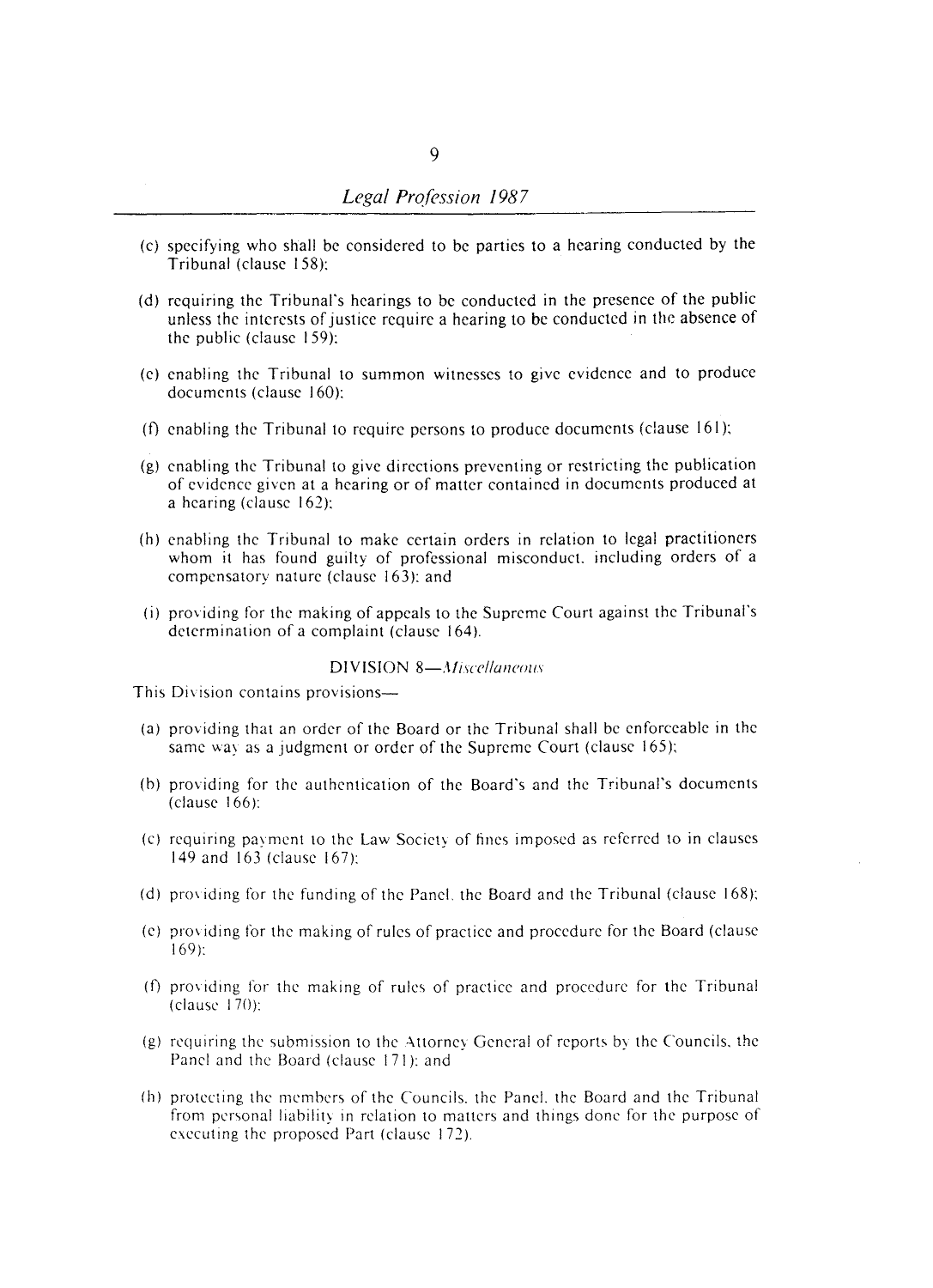### PART 11-SOLICITORS' REMUNERATION

## DIVISION *I-Preliminary*

This Division consists of a provision that defines certain expressions for the purposes of the proposed Part, in particular, "bill of costs", "Board", "client", "contentious business", "non-contentious business", "non-contentious business agreement" and "solicitor" (clause 173).

### DIVISION *2-The Legal Fees and Costs Board*

This Division contains provisions-

- (a) providing for the constitution of the Legal Fees and Costs Board (clause 174);
- (b) providing for the membership and procedure of the Board (clause 175 and Schedule 7);
- (c) enabling the Board to make use of the staff or facilities of a government department, administrative office or public authority (clause 176);
- (d) enabling the Board to investigate and make reports with respect to bills of costs, the taxation or other ascertainment of costs and any other aspect of the remuneration of solicitors (clause 177); and
- (e) providing that formal proof is not required of certain matters concerning the constitution and procedure of the Board (clause 178).

### DIVISION 3-Determination of solicitors' remuneration

- (a) enabling the Board to make determinations regulating\_ the remuneration of solicitors for non-contentious business (clause 179);
- (b) enabling the Board to make determinations fixing the maximum amount of costs payable in respect of contentious business transacted in connection with civil proceedings before the Supreme Court. the District Court or a Local Court (clause 180);
- (c) specifying the principles that may be employed by the Board in making a determination (clause 181);
- (d) enabling a determination to authorise solicitors to charge interest on the unpaid costs of non-contentious business and to fix the maximum rate at which any such interest may be charged (clause 182);
- (e) requiring the Board to conduct an inquiry before making a determination (clause 183);
- (f) requiring the Board to have regard to the quantum and principles determined in State Wage Cases in making a determination (clause 184);
- (g) requiring the Board to make a report to the Attorney General of its determinations and requiring such a report to be published in the Gazette (clause 185);
- (h) providing for the commencement of determinations (clause 186);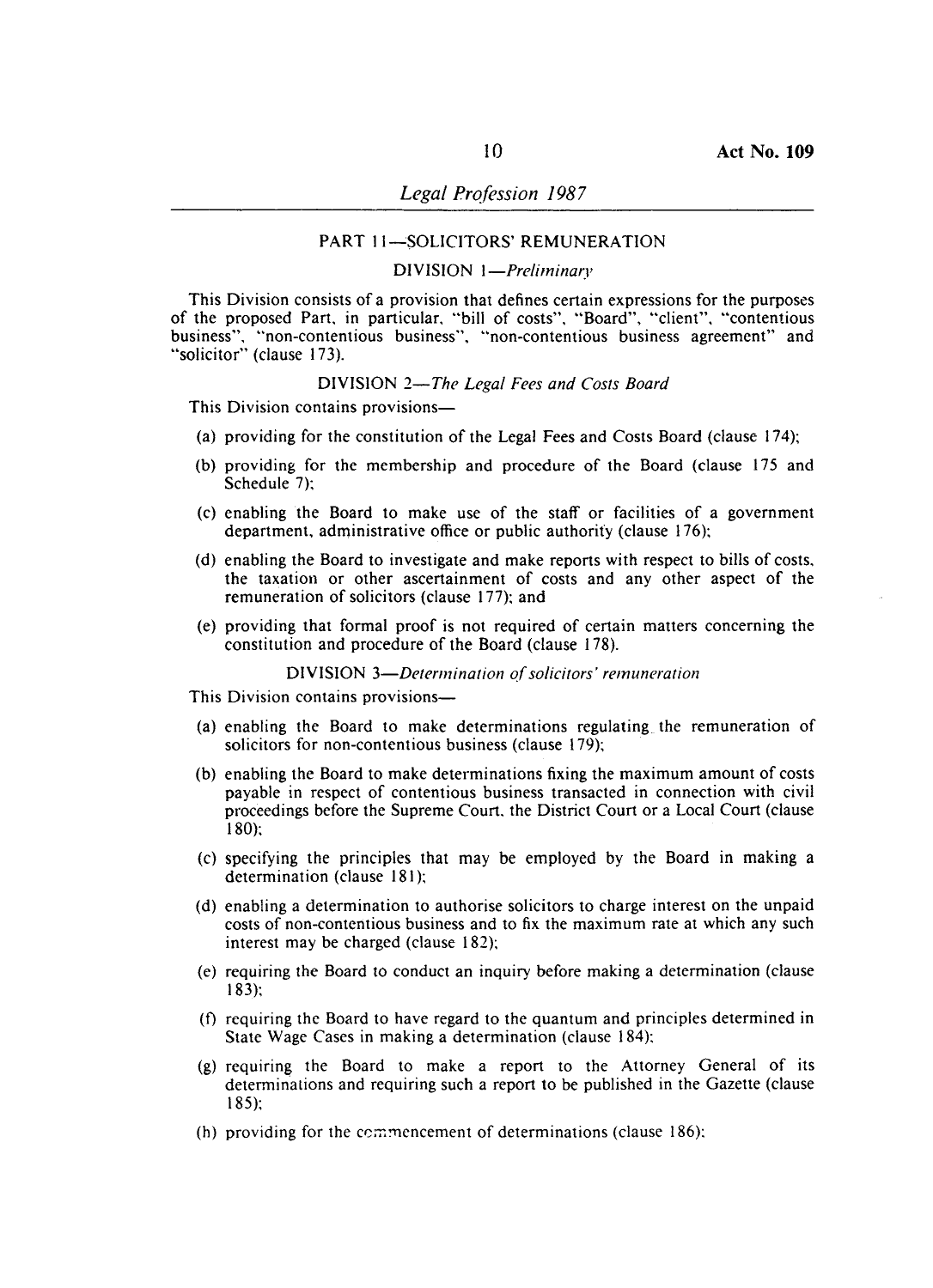- (i) requiring the reports made in connection with determinations to be tabled in each House of Parliament (clause 187);
- $(i)$  enabling either House of Parliament to disallow a determination at any time before the expiration of 15 sitting days after the tabling of the relevant report (clause 188);
- (k) requiring judicial notice to be taken of determinations (clause 189);
- (I) providing for the presumption, in legal proceedings, of procedural regularity in the making of determinations (clause 190);
- (m) enabling determinations to be amended and revoked (clause 191);
- (n) requiring the Board to review each determination every 12 months (clause 192);
- (0) providing that the taxation of bills of costs under the proposed Division 5, together with any other aspect of the remuneration of solicitors, in respect of noncontentious business shall be regulated by determinations (clause 193); and
- (p) providing that the taxation of bills of costs under the proposed Division 5, together with any other taxation or other ascertainment of costs, in respect of contentious business transacted in connection with civil proceedings before the Supreme Court, the District Court or a Local Court shall be regulated by determinations (clause 194).

DIVISION *4-Non-contentious business agreements* 

This Division contains provisions—

- (a) enabling solicitors and their clients to make non-contentious business agreements (clause 195);
- (b) specifying the formal requirements of a non-contentious business agreement (clause 196); and
- (c) providing for the enforcement and setting aside of a non-contentious business agreement (clause 197).

#### DIVISION *5-Bills of costs*

- (a) preventing solicitors from commencing or maintaining proceedings against a person for the recovery of costs until one month has passed since the person was given a bill of costs (clause 198);
- (b) providing for the making of applications for the taxation of bills of costs (clause 199):
- (c) enabling the Supreme Court to make orders referring bills of costs for taxation (clause 200):
- (d) ensuring that an application for taxation of a bill of costs operates to prevent proceedings for the recovery of those costs from being commenced or maintained until after the bill has been taxed (clause 201);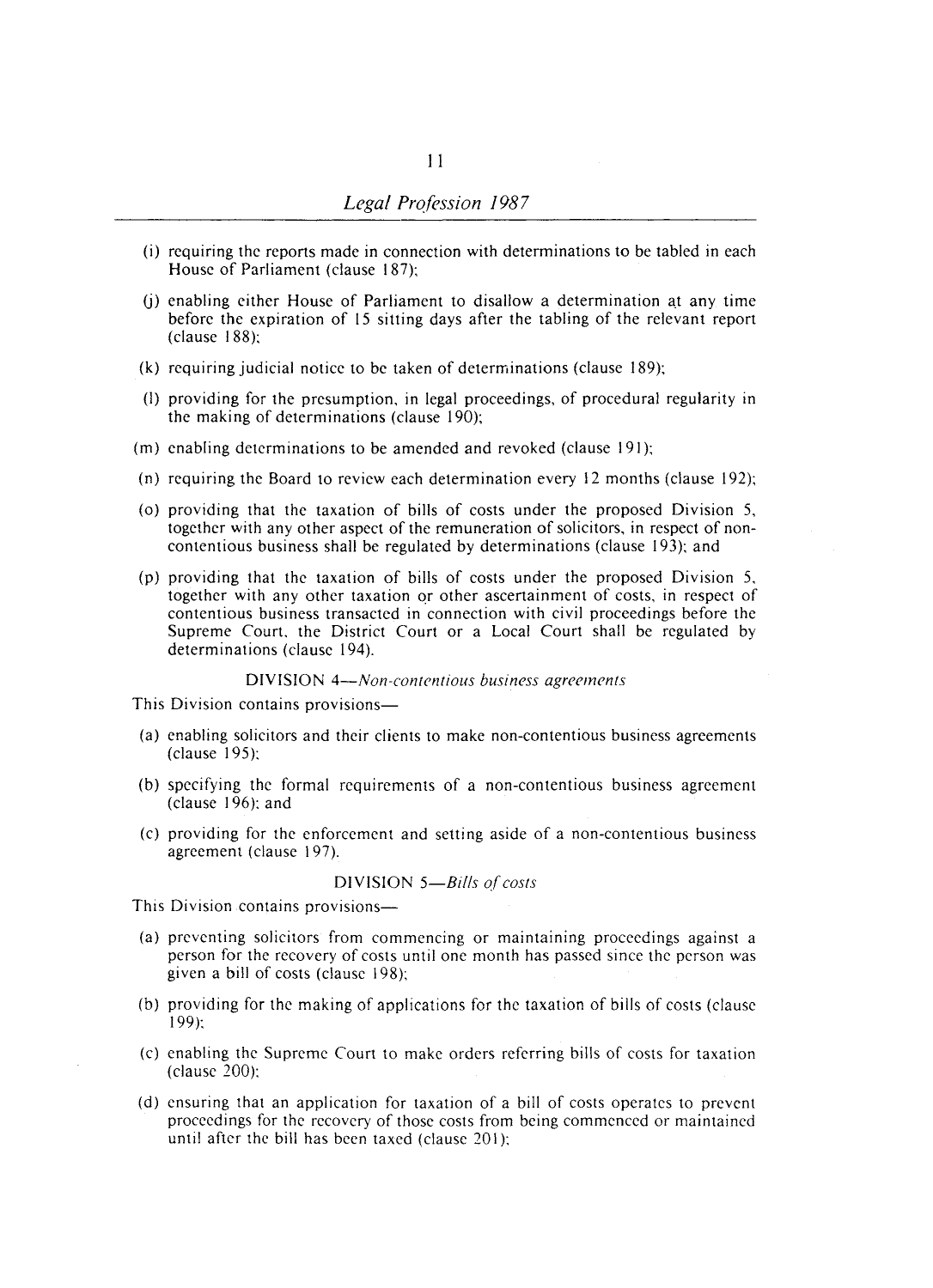- (e) enabling the Supreme Court to order that a person be given a copy of a bill of costs if the person has applied, or is entitled to apply, for taxation of the bill (clause 202):
- (f) providing that bills of costs shall be taxed in accordance with the rules of the Supreme Court (clause 203):
- (g) enabling the Supreme Court to make orders with respect to the disbursement of money brought into court in connection with the taxation of a bill of costs (clause 204):
- (h) restricting the circumstances under which a bill of costs can be retaxed (clause 205): and
- $(i)$  providing for the effect of a taxing officer's certificate as to the amount to be paid in respect of a bill of costs and for the recovery of the amount so certified (clause 206).

### DIVISION 6-*Miscellaneous*

This Division contains provisions-

- $(a)$  enabling a solicitor to take security from a client for business yet to be transacted by the solicitor (clause 207):
- (b) enabling the Supreme Court to order a solicitor to deliver up a client's documents that are in the solicitor's possession (clause 208); and
- (c) enabling a solicitor who is or becomes a mortgagee to recover mortgagee's costs from the mortgagor (clause 209).

### PART 12-MISCELLANEOUS

Under this Part-

- (a) the imposition of a penalty for a contravention of the proposed Act does not affect the power of the Supreme Court to punish a contempt of the Court (clause 210):
- (b) bodies and persons exercising functions for the purposes of the proposed Act are exonerated from liability (clause 211):
- (c) offences are to be dealt with summarily before a Local Court constituted by a Magistrate sitting alone (clause 212):
- (d) proof of certain matters is dispensed with unless contrary evidence is given (clause 213):
- (e) effect is given to Schedule I which lists the repeals effected by the proposed Act (clause 214);
- (f) effect is given to the savings and transitional provisions specified in Schedule 8 (clause 215): and
- (g) the making of regulations is authorised (clause 216).

Schedule I specifies the Acts to be repealed by the proposed Act.

Schedule 2 provides for the procedure at meetings of the Admission Boards.